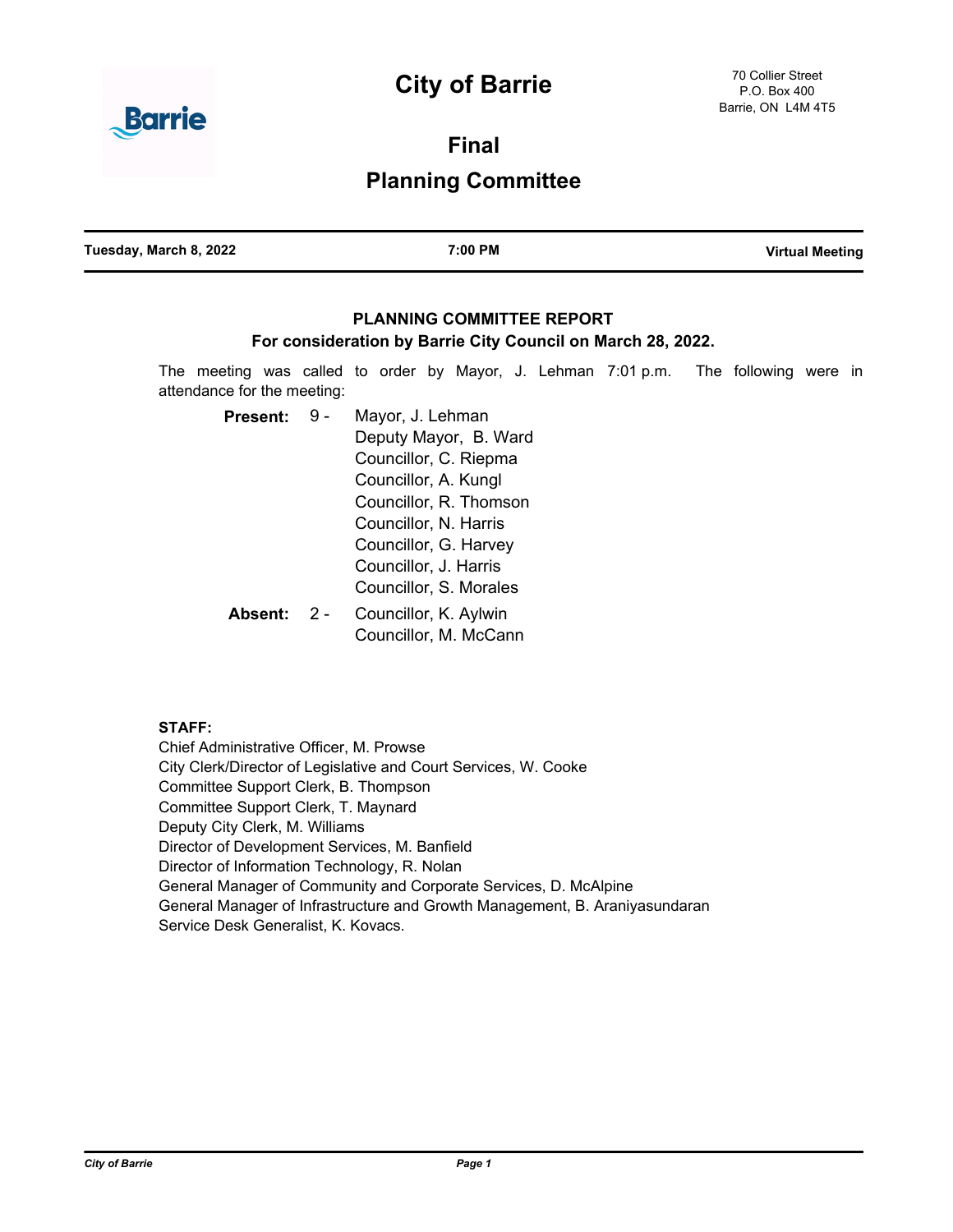The Planning Committee recommends adoption of the following recommendation(s) which were dealt with on the consent portion of the agenda:

### **SECTION "A"**

#### **[22-P-009](http://barrie.ca.legistar.com/gateway.aspx?m=l&id=/matter.aspx?key=50209) ZONING BY-LAW AMENDMENT - 620 LOCKHART ROAD (WARD 9)**

- 1. That the Zoning By-law Amendment application submitted by The Jones Consulting Group, on behalf of Mattamy (Lockhart) Limited to rezone lands municipally known as 620 Lockhart Road, from 'Agriculture' (AG) to 'Neighbourhood Residential' (R5), 'Neighbourhood Multiple Residential' (RM3), 'Neighbourhood Mixed Use' (NMU) and 'Open Space' (OS), be approved.
- 2. That the written and oral submissions received relating to this application, have been on balance, taken into consideration as part of the deliberations and final decision related to the approval of the application as amended, including matters raised in those submissions and identified within Staff Report DEV004-22 and there was one written and oral submission received from a member of the public, in addition to comments from technical staff and agencies.
- 3. That pursuant to Section 34 (17) of the *Planning Act*, no further public notification is required prior to the passing of the by-law. (DEV004- 22) (File: D30-012-2021)

This matter was recommended (Section "A") to City Council for consideration of adoption at its meeting to be held on 3/28/2022.

The Planning Committee met for the purpose of two Public Meetings at 7:01 p.m.

Mayor Lehman advised the public that any concerns or appeals dealing with the applications that were the subject of the Public Meetings should be directed to the Legislative and Court Services Department. Any interested persons wishing further notification of the Staff Reports regarding the applications were advised to sign the appropriate notification forms required by the Legislative and Court Services Department. Mayor Lehman confirmed with the Director of Development Services that notification was conducted in accordance with the Planning Act.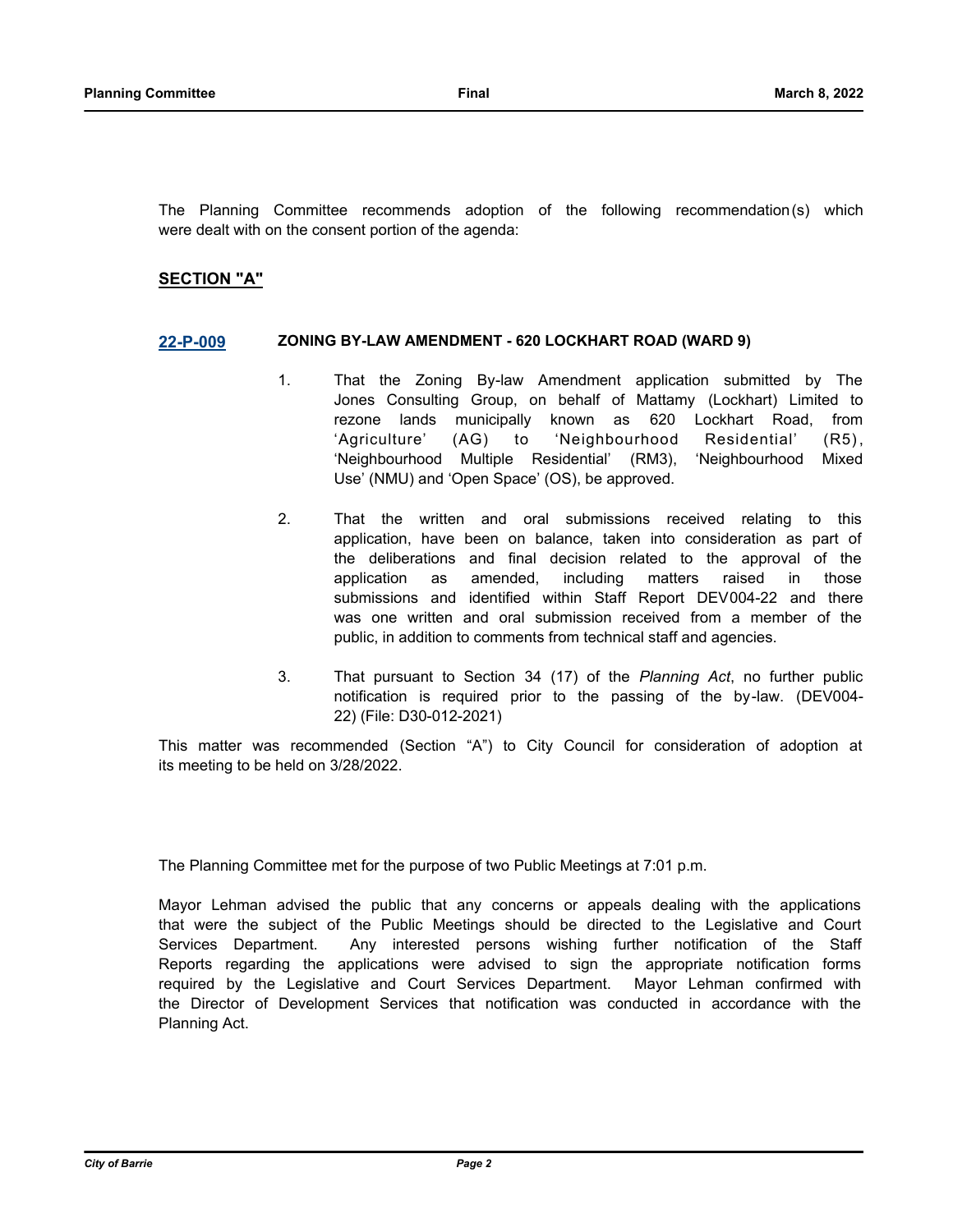#### **SECTION "B"**

### **[22-P-010](http://barrie.ca.legistar.com/gateway.aspx?m=l&id=/matter.aspx?key=50195) APPLICATION FOR DRAFT PLAN OF SUBDIVISION - 750 MAPLEVIEW DRIVE EAST (WARD 10) (FILE: D11-025-2021)**

Keith MacKinnon of the KLM Planning Partners Inc. advised that the purpose of the Public Meeting is to review an application for a Draft Plan of Subdivision submitted by Mapleview Developments Ltd. also known as Urban North on the Go Inc. for lands known municipally as 750 Mapleview Drive East.

Mr. MacKinnon discussed slides concerning the following topics:

- · An aerial photograph illustrating the site location and surrounding area;
- · The Official Plan designations for the subject lands;
- The current zoning and proposed rezoning; and
- An overview of the proposed Draft Plan of Subdivision.

Michelle Banfield, Director of Development Services provided an update concerning the status of application for 750 Mapleview Drive East. Ms. Banfield commented that the primary planning and land use matters are currently being reviewed by the Technical Review Team. Ms. Banfield discussed anticipated timelines and advised that the application is considered to be a technical draft plan of subdivision and that staff in Development Services have delegated authority to approve site plan conditions.

#### **VERBAL COMMENTS:**

No verbal comments were received.

#### **WRITTEN COMMENTS:**

1. Correspondence from the Ministry of Transportation (MTO) dated February 10, 2022.

This matter was recommended (Section "B") to City Council for consideration of receipt at its meeting to be held on 3/28/2022.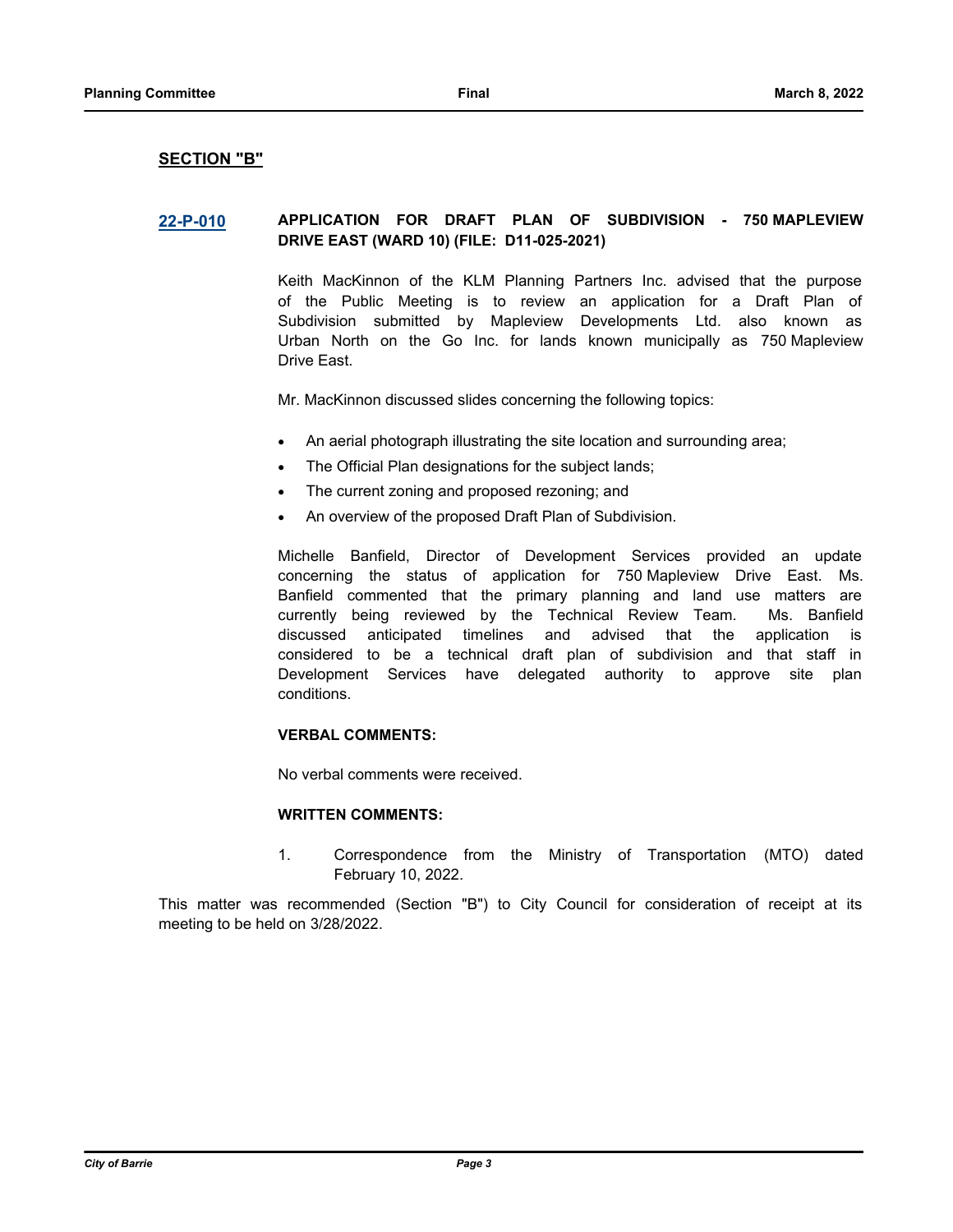# **[22-P-011](http://barrie.ca.legistar.com/gateway.aspx?m=l&id=/matter.aspx?key=50197) APPLICATION FOR ZONING BY-LAW AMENDMENT - 157 ARDAGH ROAD (WARD 6) (FILE: D30-027-2021)**

James Hunter from Innovative Planning Solutions Inc. advised that the purpose of the Public Meeting is to review an application for a Zoning By-law Amendment submitted by Data Tamer Inc. (c/o Michael Lato) for lands known municipally as 157 Ardagh Road.

Mr. Hunter discussed slides concerning the following topics:

- The existing site context and surrounding land uses;
- · A rendering illustrating the development proposal;
- The current zoning and proposed rezoning;
- The Official Plan designations for the subject lands;
- The studies completed in support of the application; and
- A summary of the application.

Michelle Banfield, Director of Development Services provided an update concerning the status of the application. She reviewed the public comments received during the neighbourhood meeting. She advised that the primary planning land use matters are currently being reviewed by the Technical Review Team. Ms. Banfield discussed the anticipated timelines for the staff report regarding the proposed application.

#### **VERBAL COMMENT(S):**

1. **Lorraine Moore, 11 Snowshoe Trail**, advised that she is opposed to the rezoning application for 157 Ardagh Road because the subject lands are located on an arterial road and she felt that it would not be considered a wise decision.

#### **WRITTEN COMMENT(S):**

- 1. Correspondence from Alectra Utilities dated January 25, 2021
- 2. Correspondence from the Ministry of Transportation (MTO) dated February 10, 2022.

This matter was recommended (Section "B") to City Council for consideration of receipt at its meeting to be held on 3/28/2022.

# **ENQUIRIES**

Members of Planning Committee did not address any enquires to City staff.